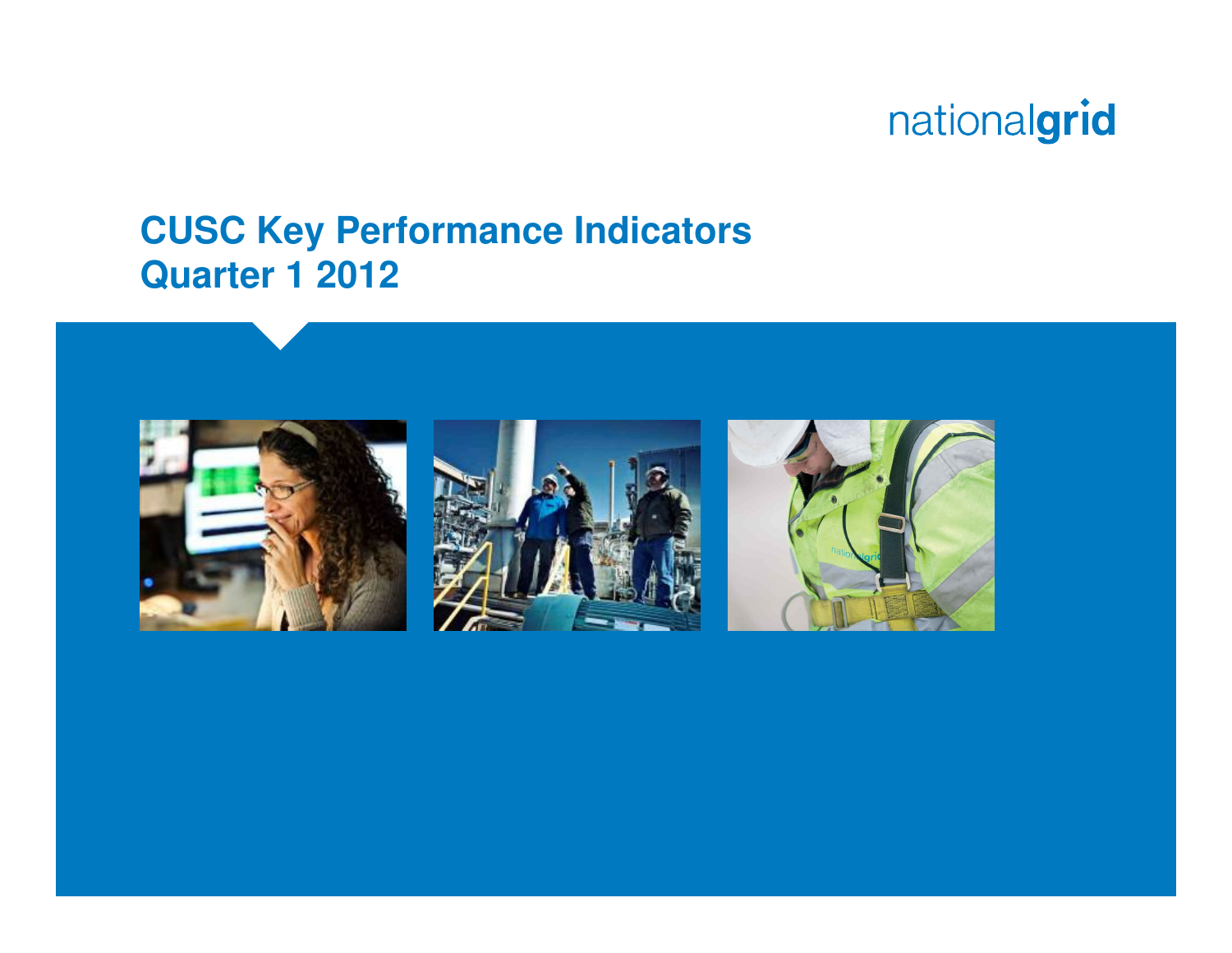

#### **Introduction**

- As part of the Code Governance Review Final Proposals,<br>the Code Of Practice was established. This included a the Code Of Practice was established. This included a Principle for Code Administrators to report on KPIs
- The KPIs cover two measures:
	- **Oualitative**
	- Quantitative
- The KPIs are reported to the Panel each quarter, on a<br>retrespective basis retrospective basis
- The KPIs identified in the COP are a minimum<br>requirement and may be expanded requirement and may be expanded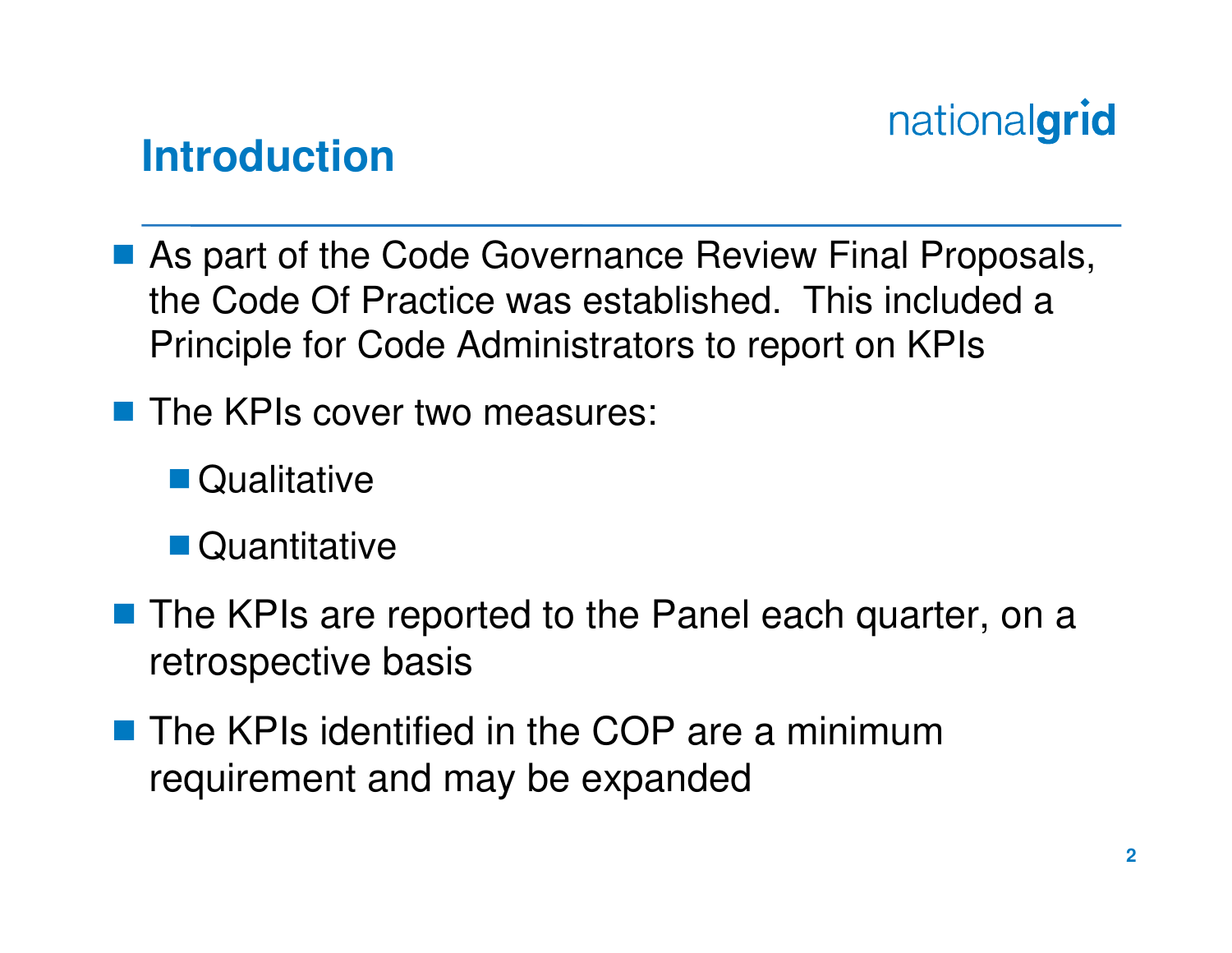### **CUSC Modifications Panel KPIs – Quarter 1**

| <b>Quality of Assessment</b>                                                                                                  |                |             |      |                      |  |
|-------------------------------------------------------------------------------------------------------------------------------|----------------|-------------|------|----------------------|--|
| <b>Measure</b>                                                                                                                | Quarter 1      | <b>IYTD</b> | YTD% | <b>Comments</b>      |  |
| Final decision by Authority which<br><b>ACCORDS with Panel</b><br>Recommendation against the<br>relevant objectives           | 3              | 3           |      | CAP189/CMP192/CMP198 |  |
| Final decision by Authority which<br><b>CONFLICTS with Panel</b><br>Recommendation owing to wider<br>statutory considerations | $\overline{0}$ | $\Omega$    |      |                      |  |
| Final decision which conflicts with<br><b>Panel recommendation but NOT</b><br>owing to wider duties                           | $\overline{0}$ | $\Omega$    |      |                      |  |
| Reports 'sent back' by Authority                                                                                              | $\Omega$       |             |      |                      |  |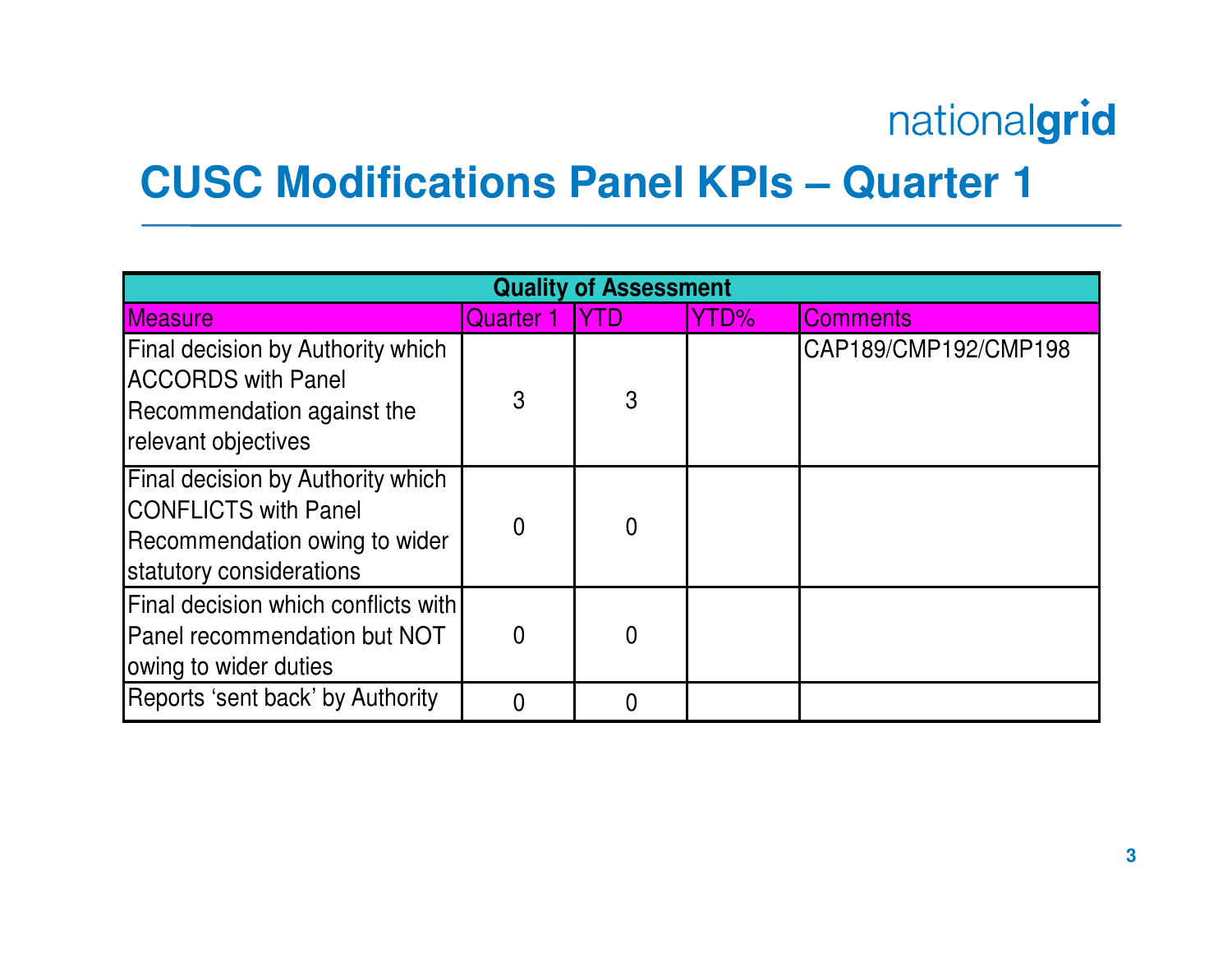### **CUSC Modifications Panel KPIs – Quarter 1**

| <b>Effective Communication</b>                              |           |             |      |                                  |  |  |
|-------------------------------------------------------------|-----------|-------------|------|----------------------------------|--|--|
| <b>Measure</b>                                              | Quarter 1 | <b>IYTD</b> | YTD% | <b>Comments</b>                  |  |  |
| Average number of respondents<br>to Workgroup Consultation  | 8.6       | 8.6         | N/A  | CMP201, CMP202,<br><b>CMP203</b> |  |  |
| Average number of respondents<br>to Industry Consultation*  | 1.7       | 1.7         | N/A  | CMP200, CMP204,<br><b>CMP205</b> |  |  |
| Glossary and plain English<br>summary provided with reports | 100%      | 100%        | 100% |                                  |  |  |

\* In the CUSC, 'Industry Consultation' is referred to as the 'Code Administrator Consultation' (Section 8)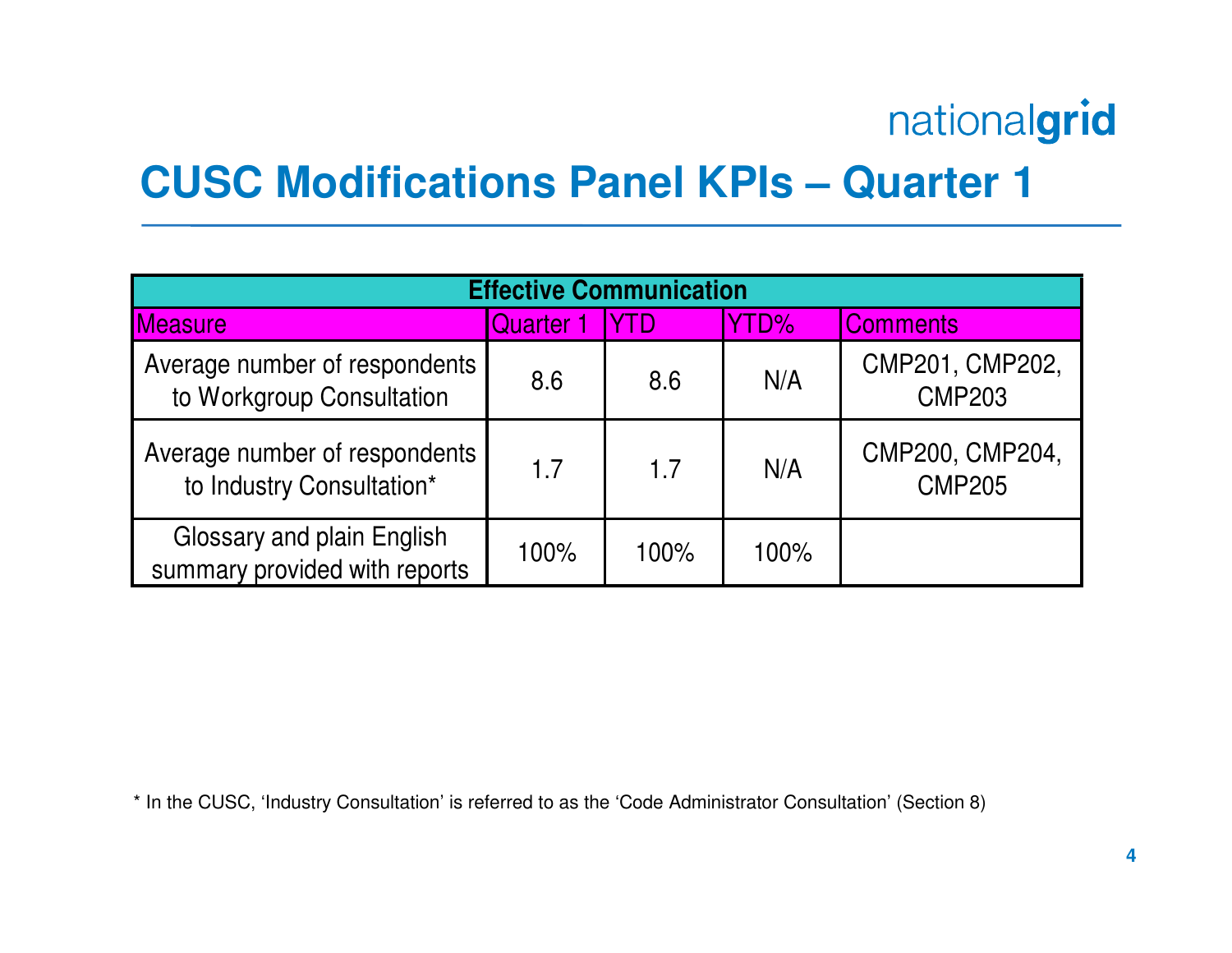### **CUSC Modifications Panel KPIs – Quarter 1**

| <b>Efficient Administration 1</b>                                                                            |           |                |      |                                               |  |
|--------------------------------------------------------------------------------------------------------------|-----------|----------------|------|-----------------------------------------------|--|
| <b>Measure</b>                                                                                               | Quarter 1 | IYTD           | YTD% | <b>IComments</b>                              |  |
| <b>CUSC Panel Papers Issued*</b>                                                                             | 14        | 14             | N/A  | Includes 1 late paper                         |  |
| <b>Late Papers</b>                                                                                           |           |                | 7.1% |                                               |  |
| Number of Final Modification<br>Report submitted in line with<br>original timetable**                        | 0         | $\overline{0}$ |      |                                               |  |
| Number of extensions to<br>timetable requested                                                               | 3         | 3              | N/A  | CMP200, CMP201 & CMP203                       |  |
| Average business days between<br>standard proposal raised and<br>submitted to Authority***                   | 87        | 87             | N/A  | CMP200. Not including<br>CAP189/CMP192/CMP198 |  |
| Average business days between<br>Self-governance proposal raised<br>and submitted for CUSC Panel<br>decision | 45        | 45             | N/A  | <b>CMP205</b>                                 |  |

\*Target for publication is 5 Working Days before Panel meeting for Panel papers and 1 Working Day after Panel meeting for publication of final minutes

\*\*Original Timetable as agreed by CUSC Panel

\*\*\* The CUSC defines a Standard proposal as 'neither suitable for inclusion in a Significant Code Review nor meets the Self-governance criteria'.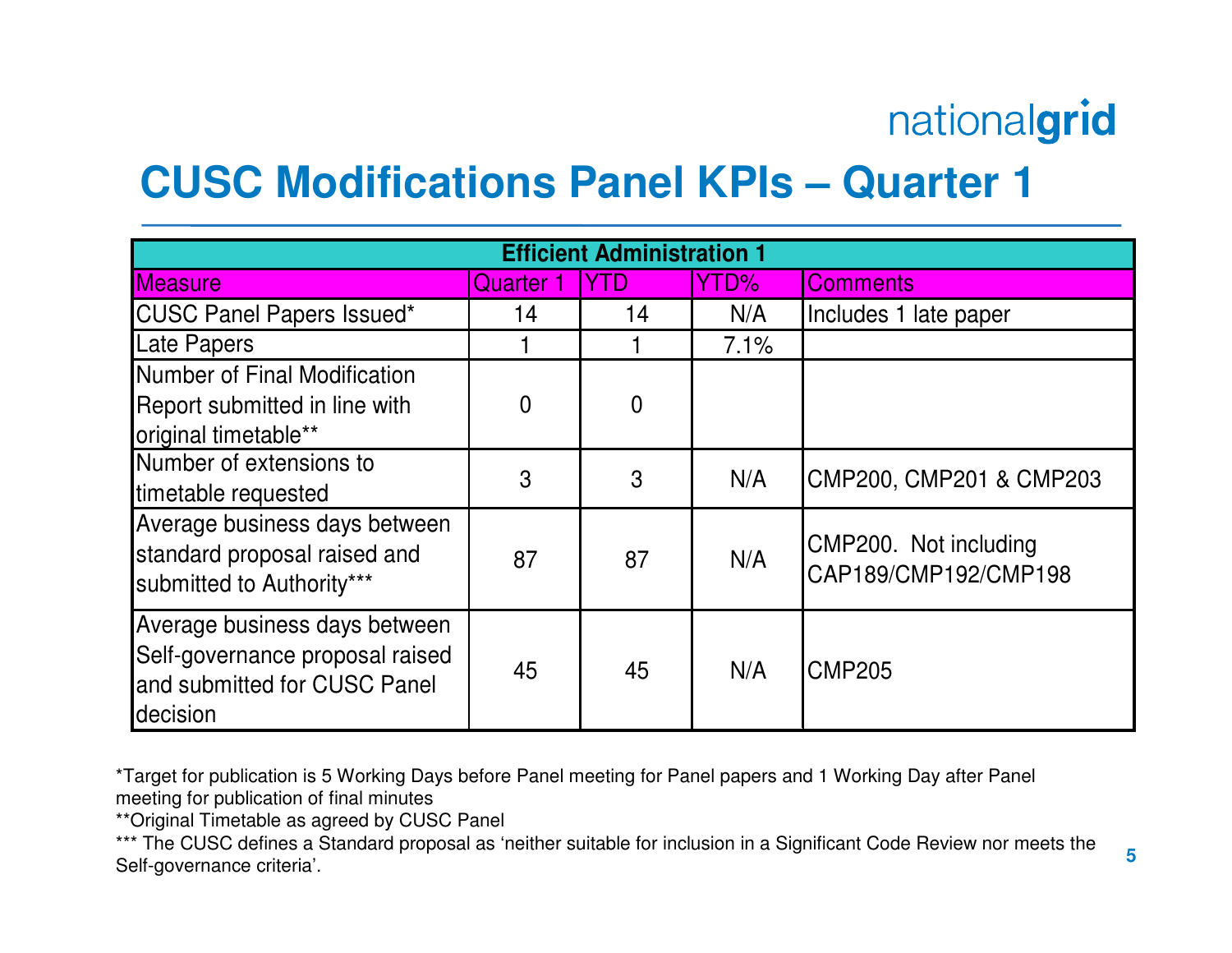#### **CUSC Modifications Panel KPIs – Quarter 1**

| <b>Efficient Administration 2</b>                                                                                   |                |                |      |                                                          |  |  |
|---------------------------------------------------------------------------------------------------------------------|----------------|----------------|------|----------------------------------------------------------|--|--|
| <b>Measure</b>                                                                                                      | Quarter 1      | <b>IYTD</b>    | YTD% | <b>Comments</b>                                          |  |  |
| Average business days between<br>standard proposal submitted<br>to Authority for decision and<br>decision published | 47             | 47             | N/A  | CAP189/CMP192/CMP198                                     |  |  |
| Average business days between<br>Authority decision on<br>standard proposal and<br>implementation                   | 6.6            | 6.6            | N/A  | CMP192 was implemented on<br>the Authority decision date |  |  |
| Average business days between<br>Self-governance decision and<br>implementation                                     | $\overline{0}$ | $\overline{0}$ | N/A  | CMP205 will not be implemented<br>until May 2012         |  |  |
| Number of CUSC Modification<br>Proposals progressed through<br>Self-governance*                                     |                |                | 20%  | <b>CMP205</b>                                            |  |  |

\*The YTD data for this measure could be affected by the Authority changing the route of a Proposal at a later state prior to the Panel's final determination, or by an appeal which may result in the Authority making the final determination instead of the Panel.